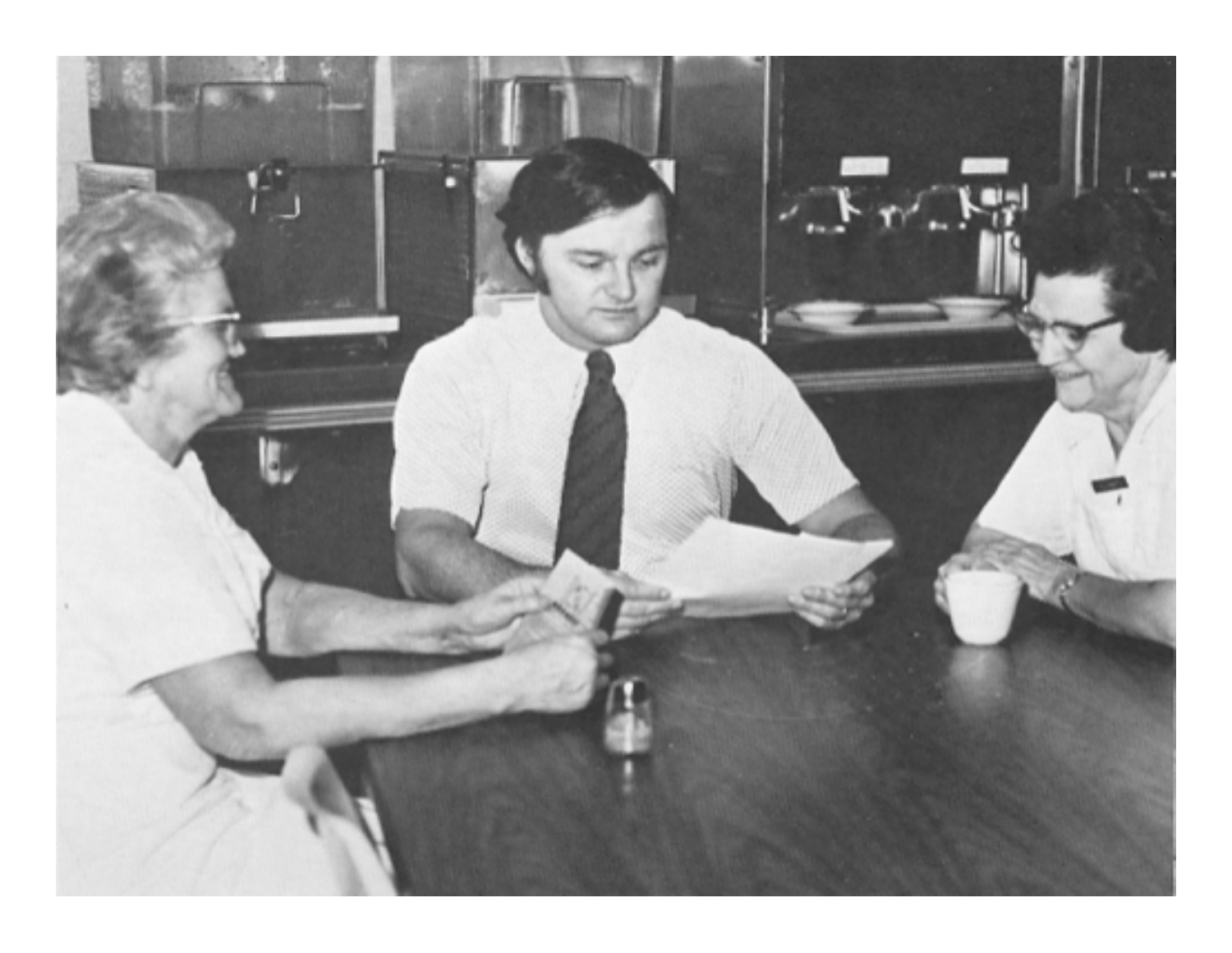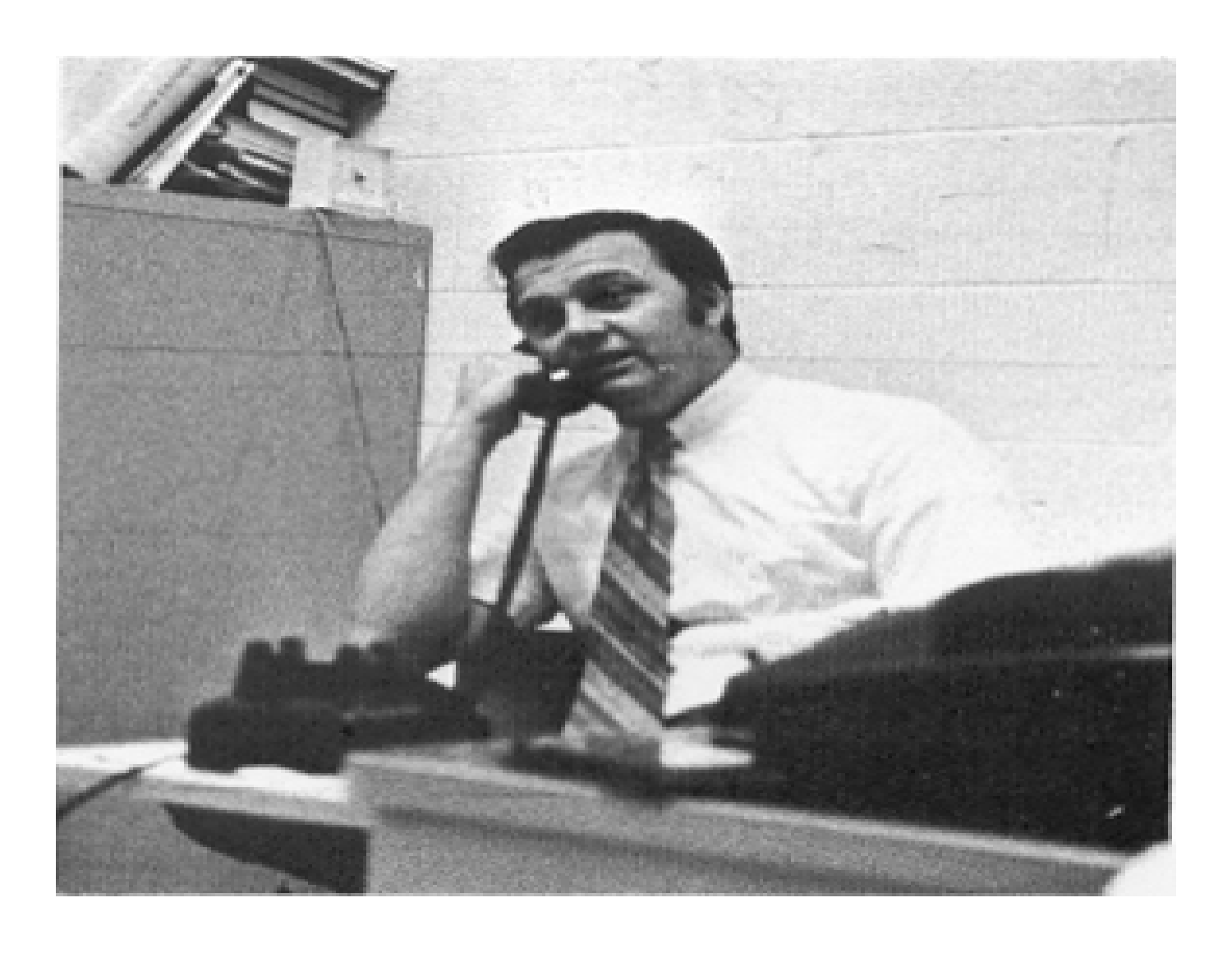Pioneer Food Service manager-owner Barney<br>Hall, checks the food supply to be sure there is enough.

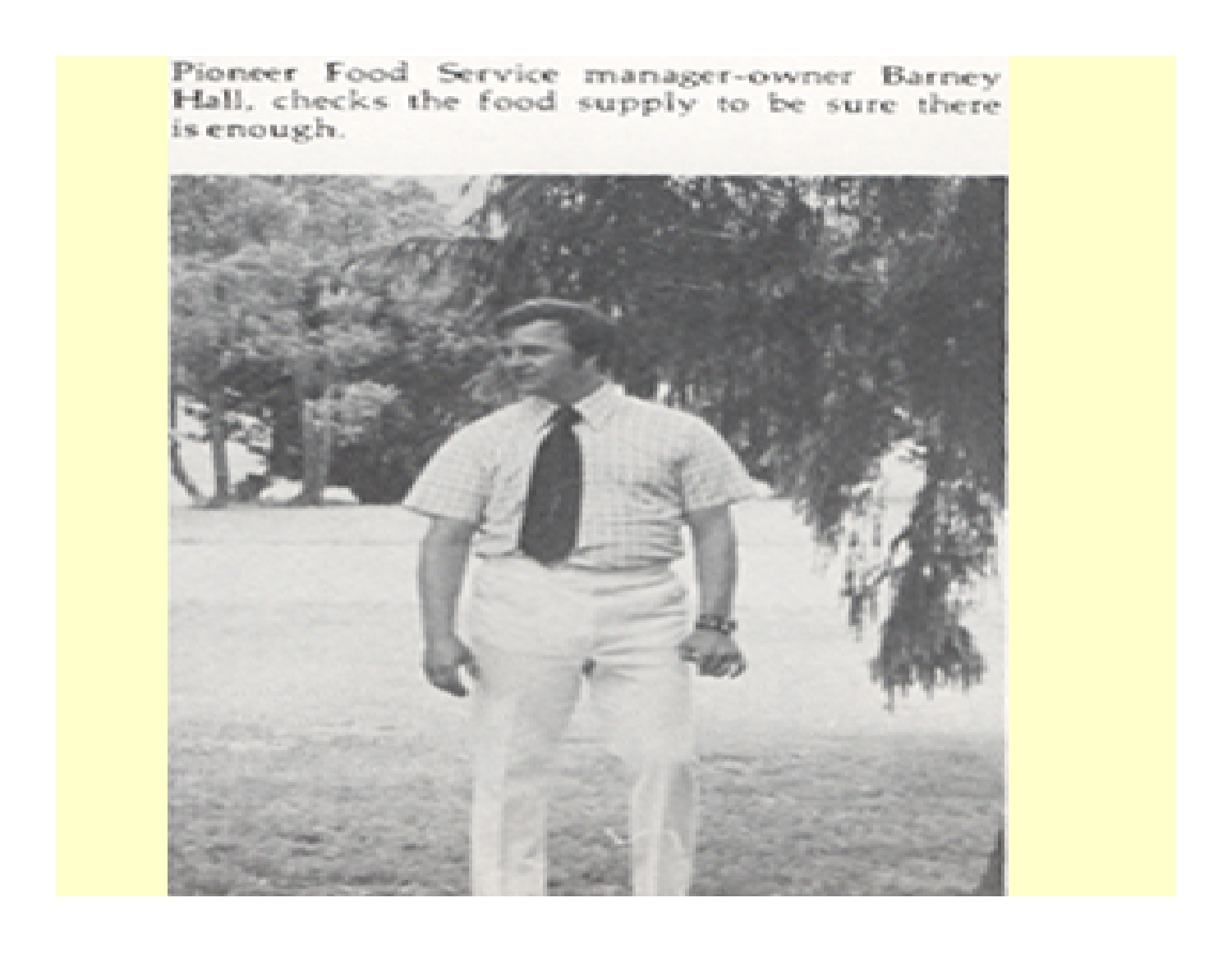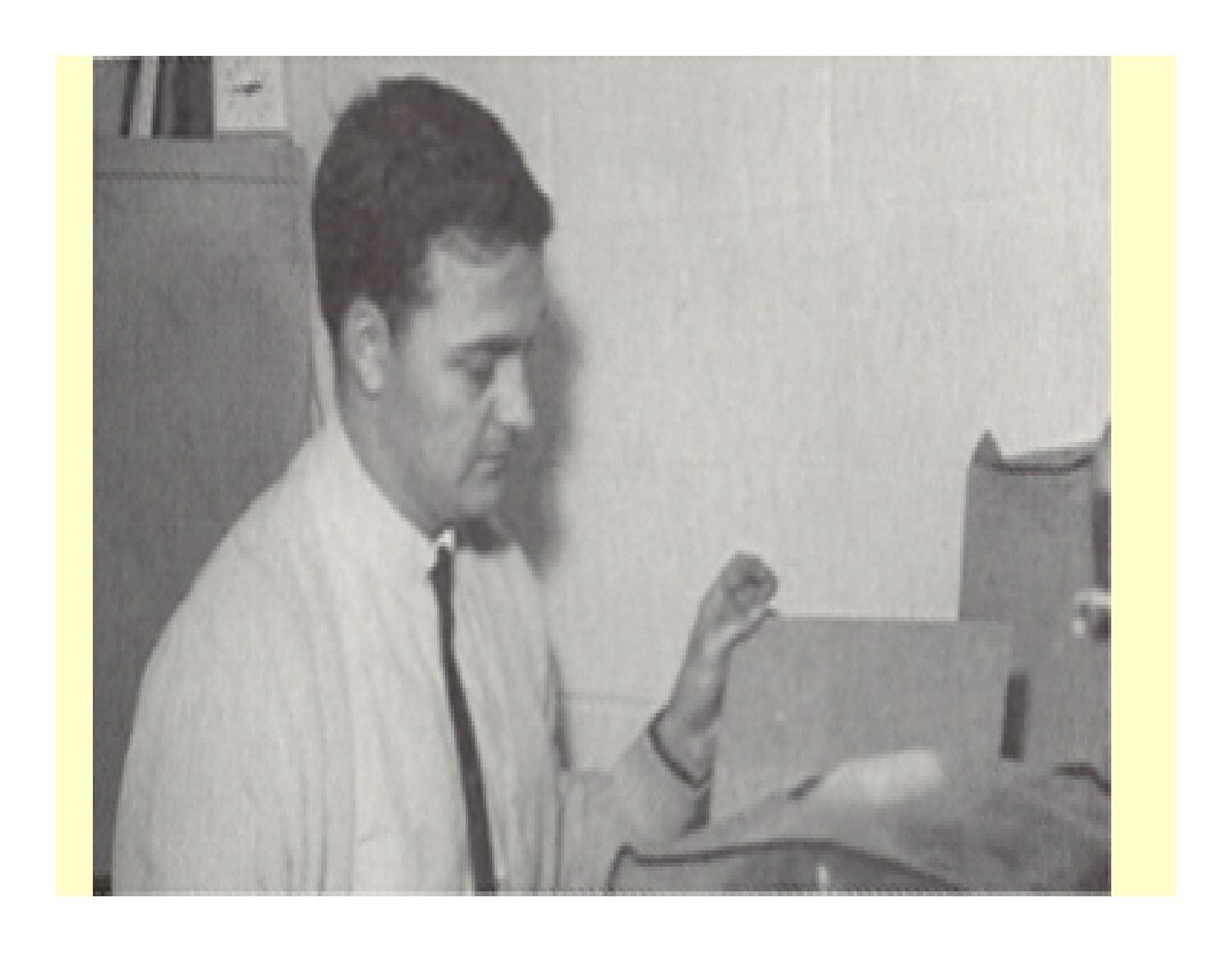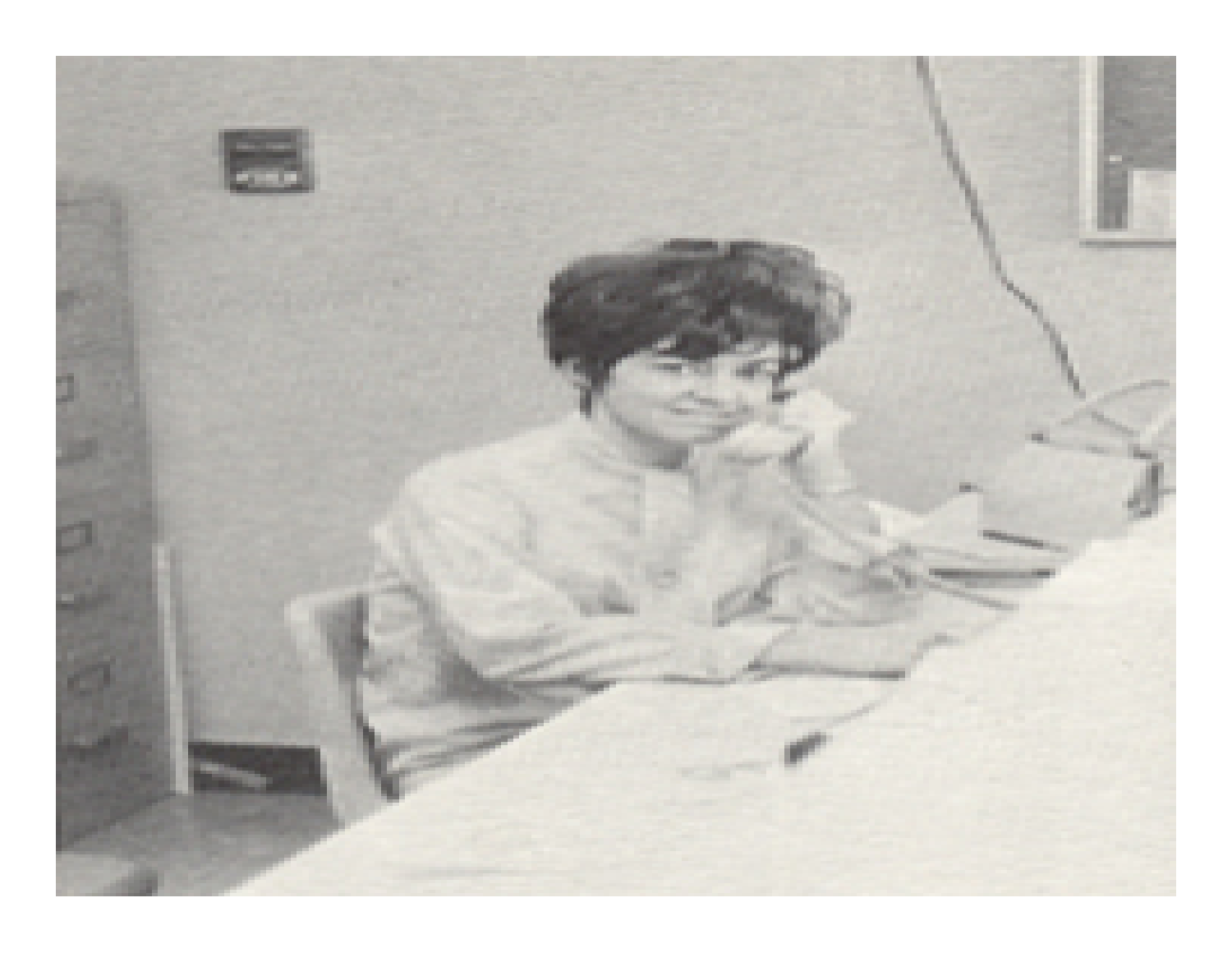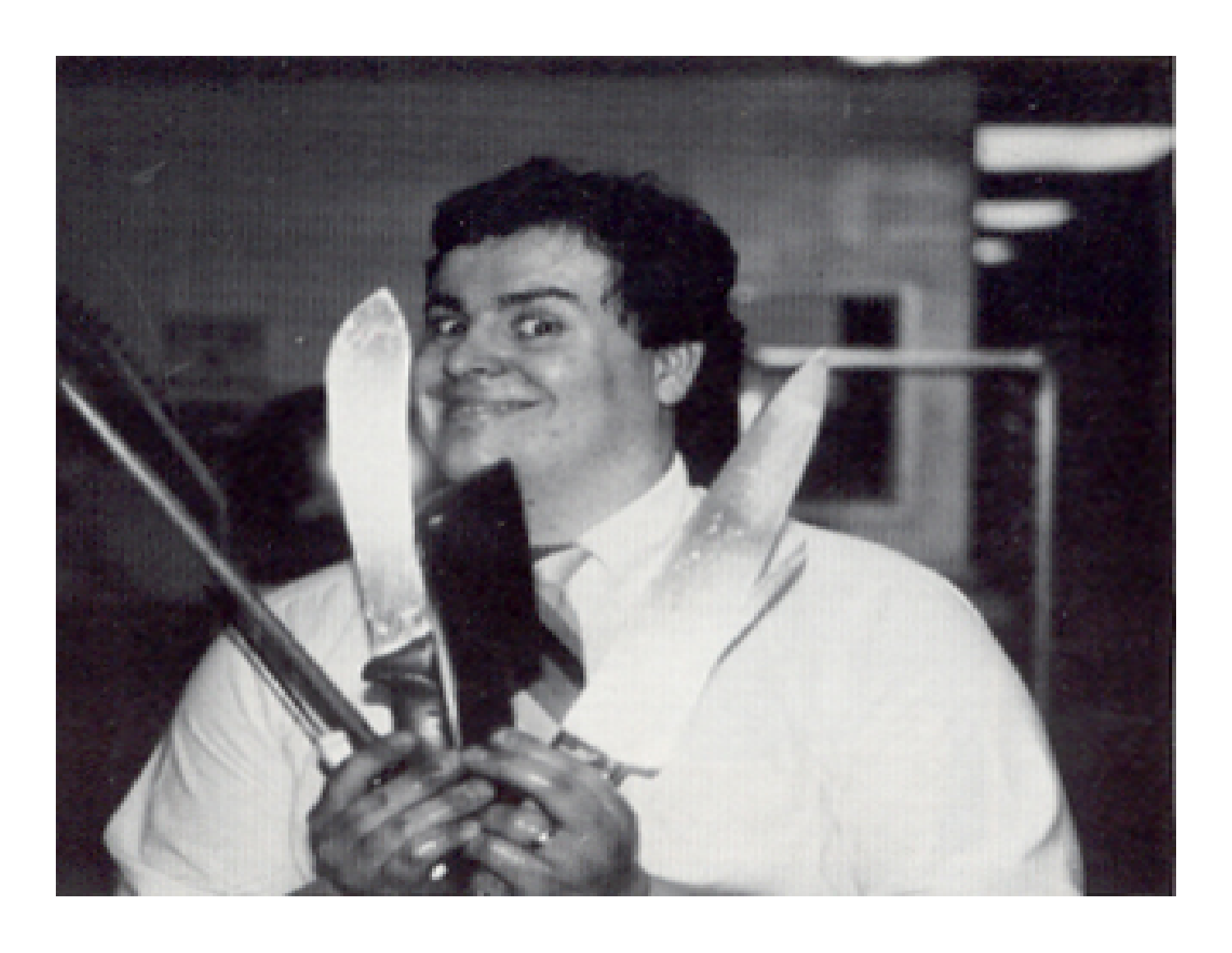# The "Grace Gift" **of Tenacity**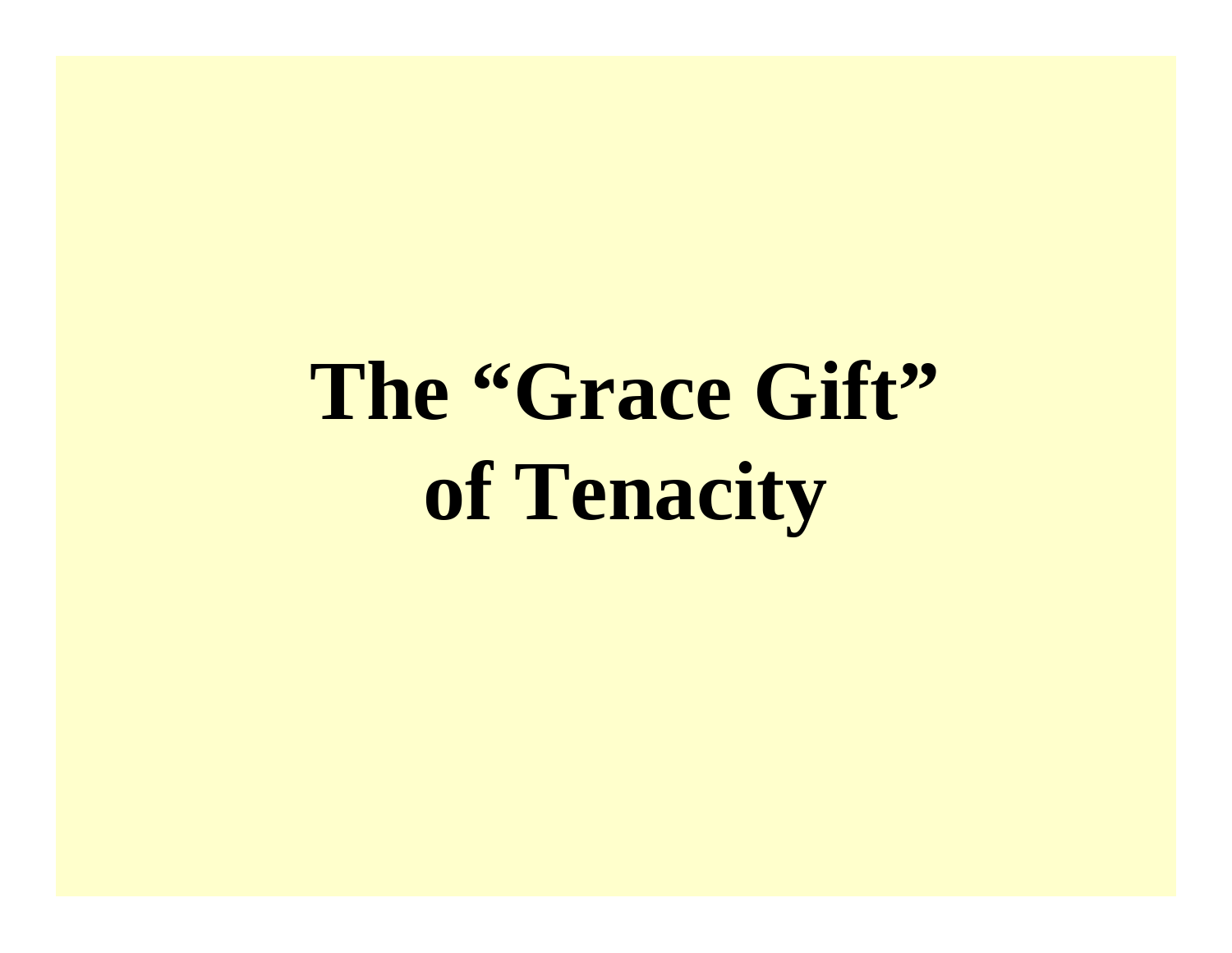#### "Do not walk away from the assignment God has given you."

Colossians 4:17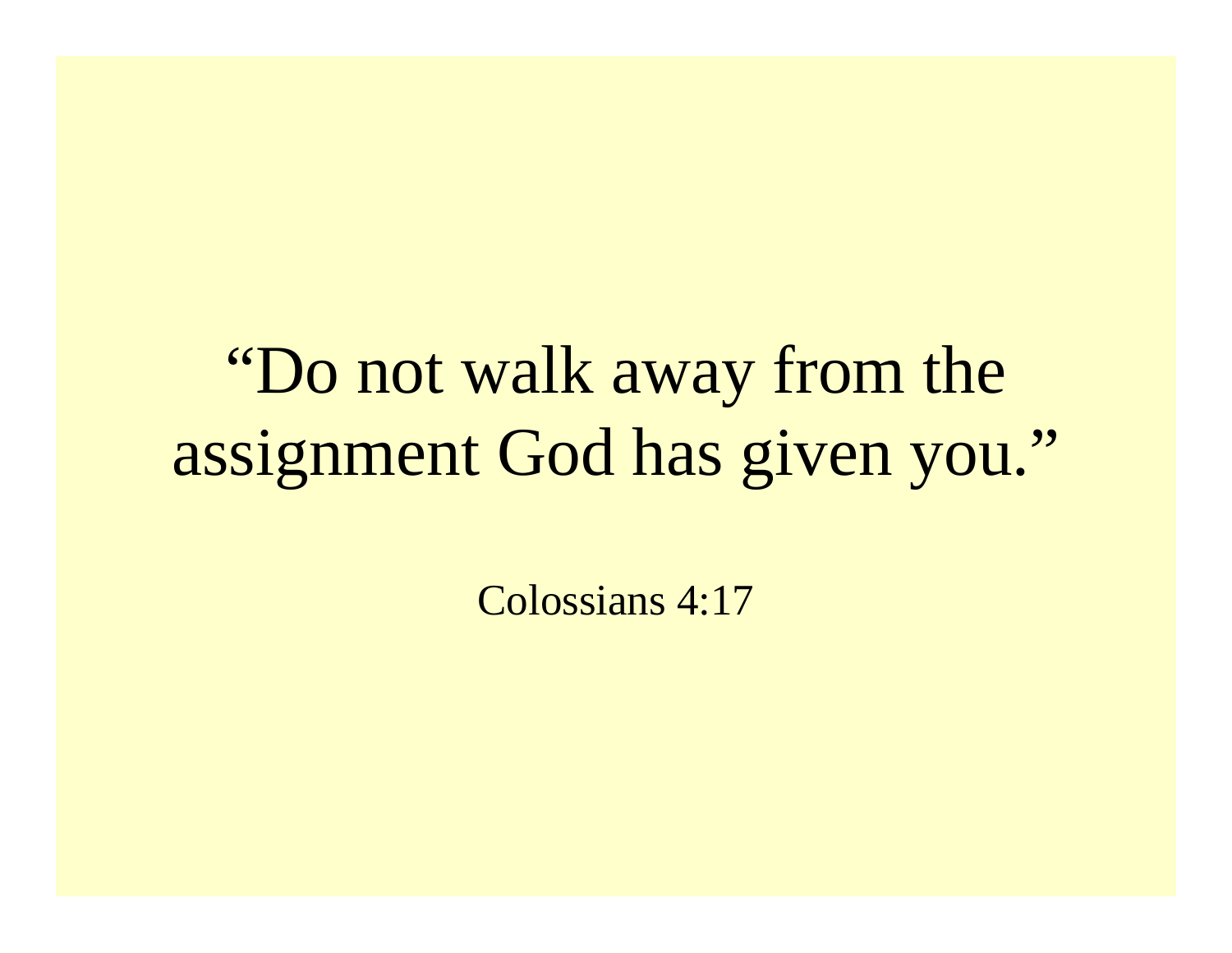- Never give up on a God-given assignment until He releases you from the responsibility.
- Don't fall apart with the first round of disappointments or problems, when your co-workers are grouchy, or the boss expects too much.
- Don't quit when the pressure is on, when others are encouraging you to jump ship change jobs, or when "other opportunities" seem so inviting. Don't give up!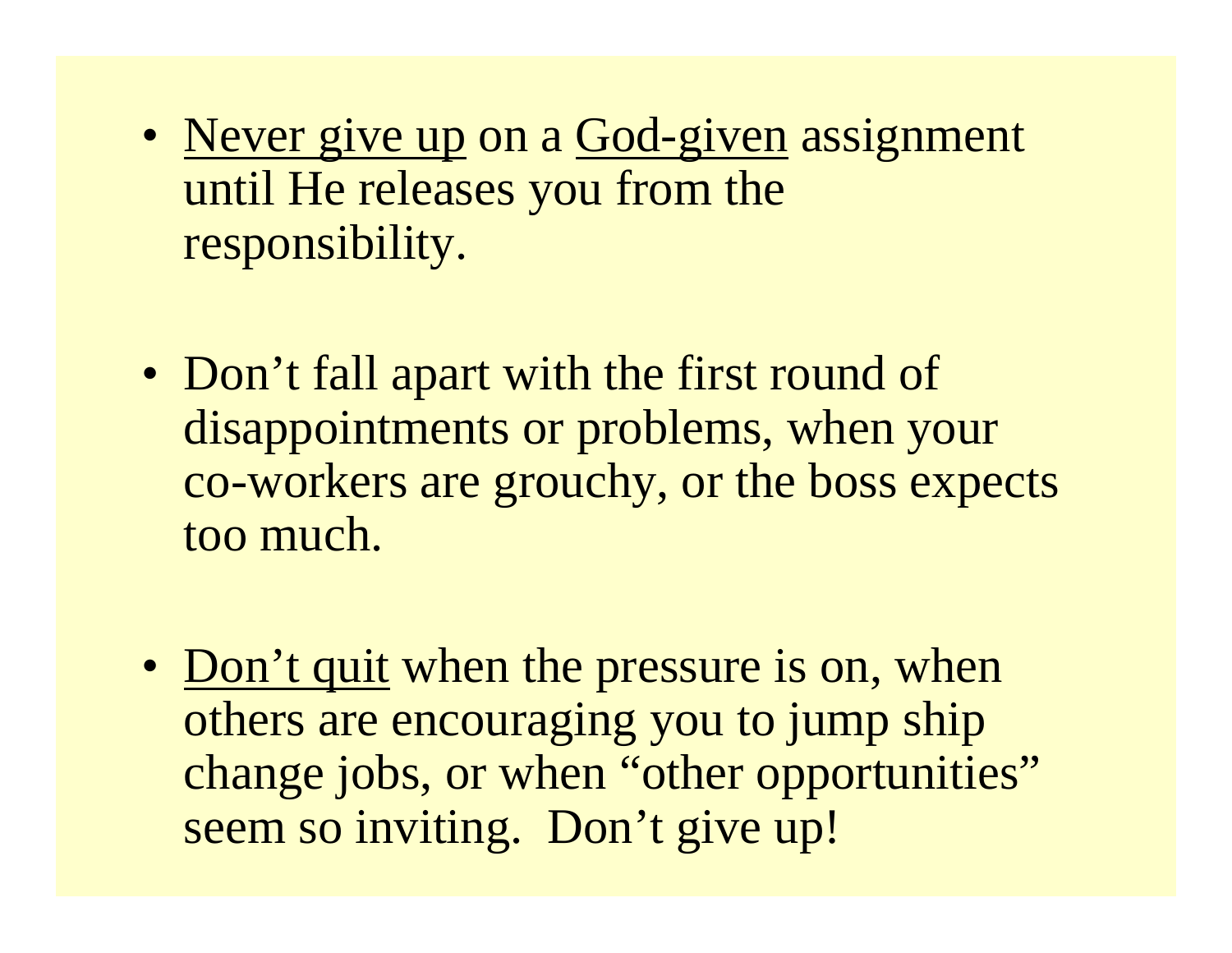#### Why not quit?

Because in these assignments, it is the Lord Christ whom you are serving, not people! As love and faith go together, so does service and perseverance!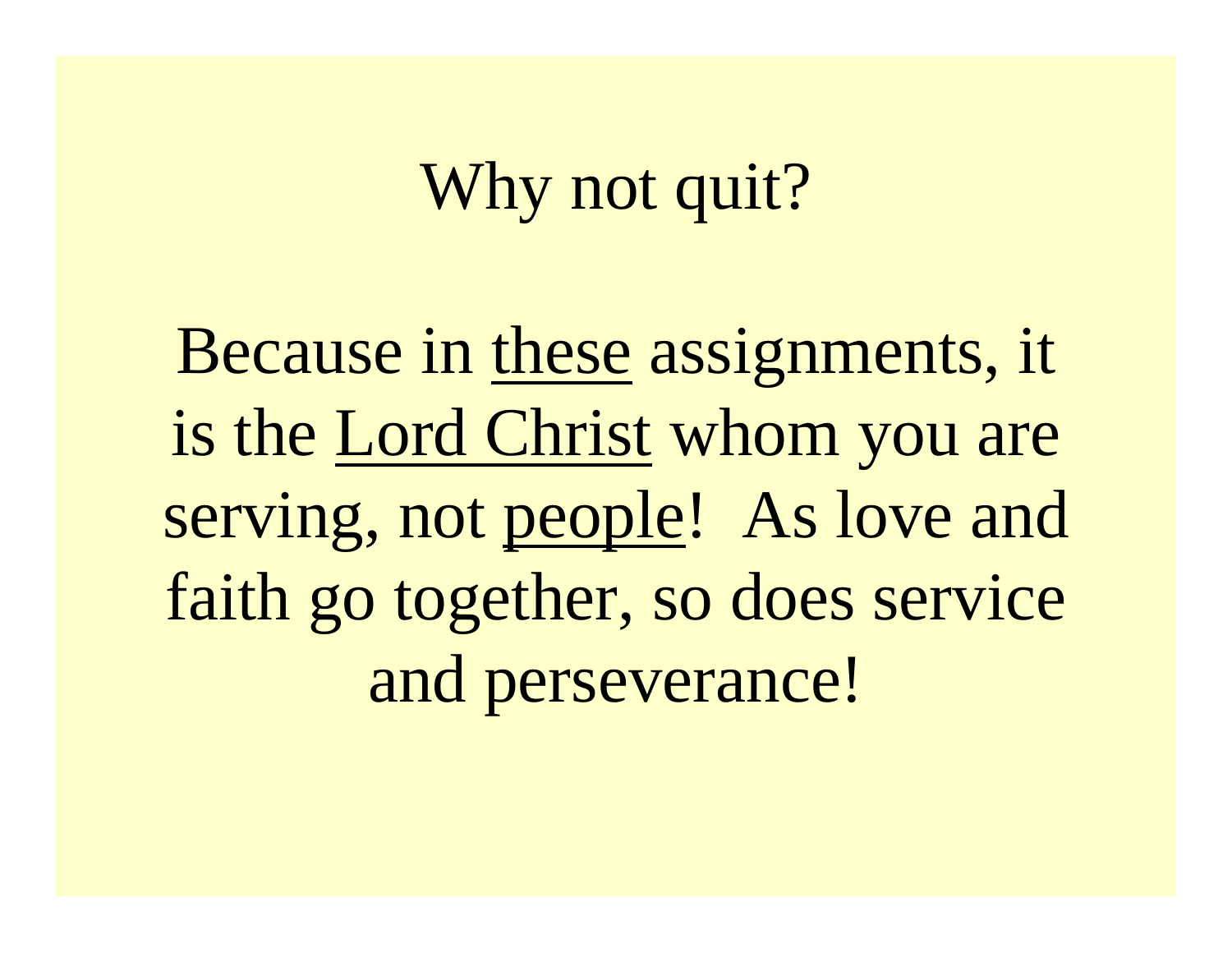# "Never, never, never, never give up!"

*Churchill*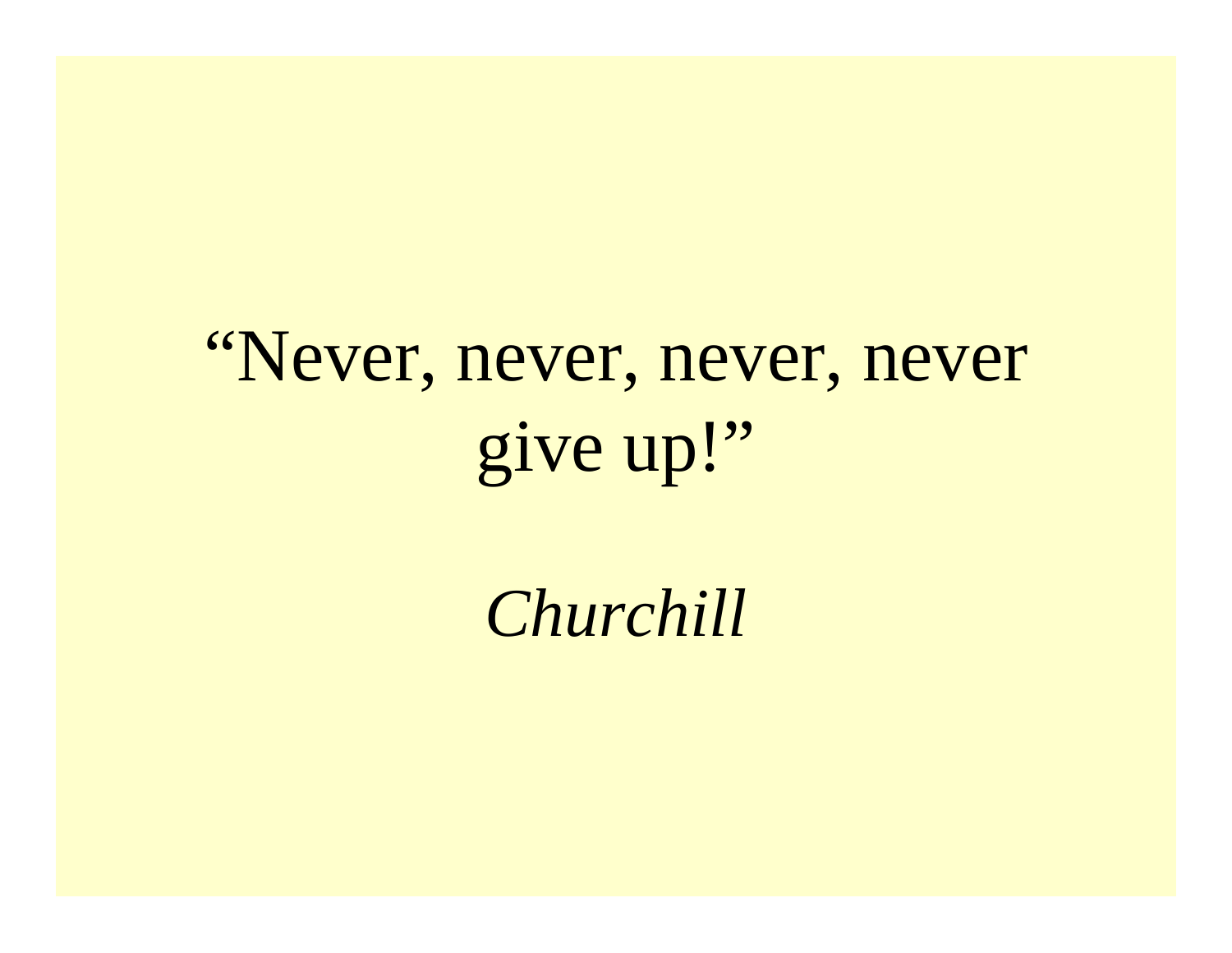### **The Need for Tenacity**

• Audacious tenacity – God inspired and empowered tenacity - spiritual tenacity, if you will - is needed in the home, with others in need, in the local congregation, and on the job at the school you serve.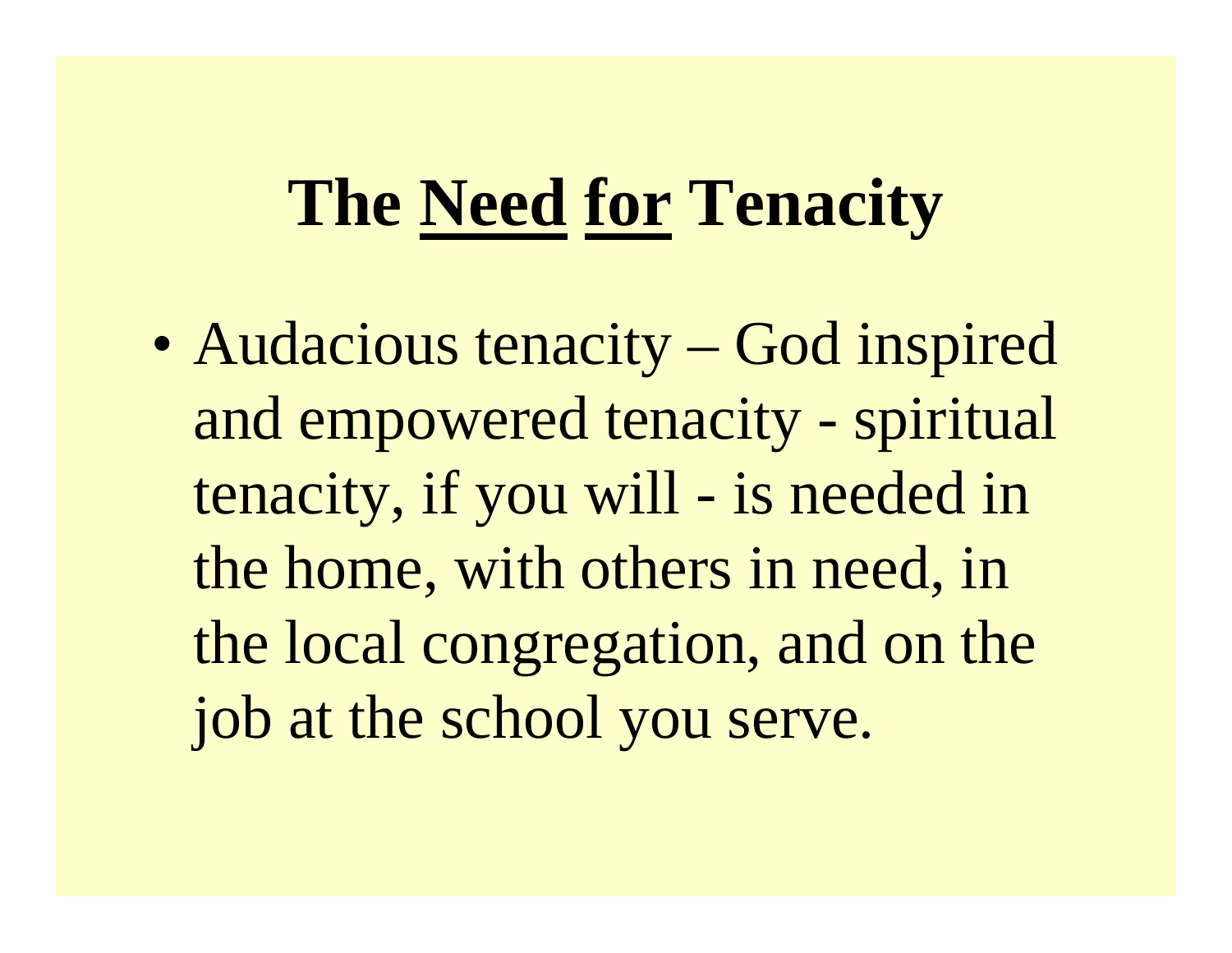- "Progress is only being made when things are running smoothly."
- "The grass is greener on the other side."
- "Bigger is better."
- "Suffering and hardship can't be of God."
- "This problem can't be solved."
- "Success is gaining everyone's approval."
- "Failure is final."
- "I am nobody."
- "Good and godly people do not differ or make mistakes."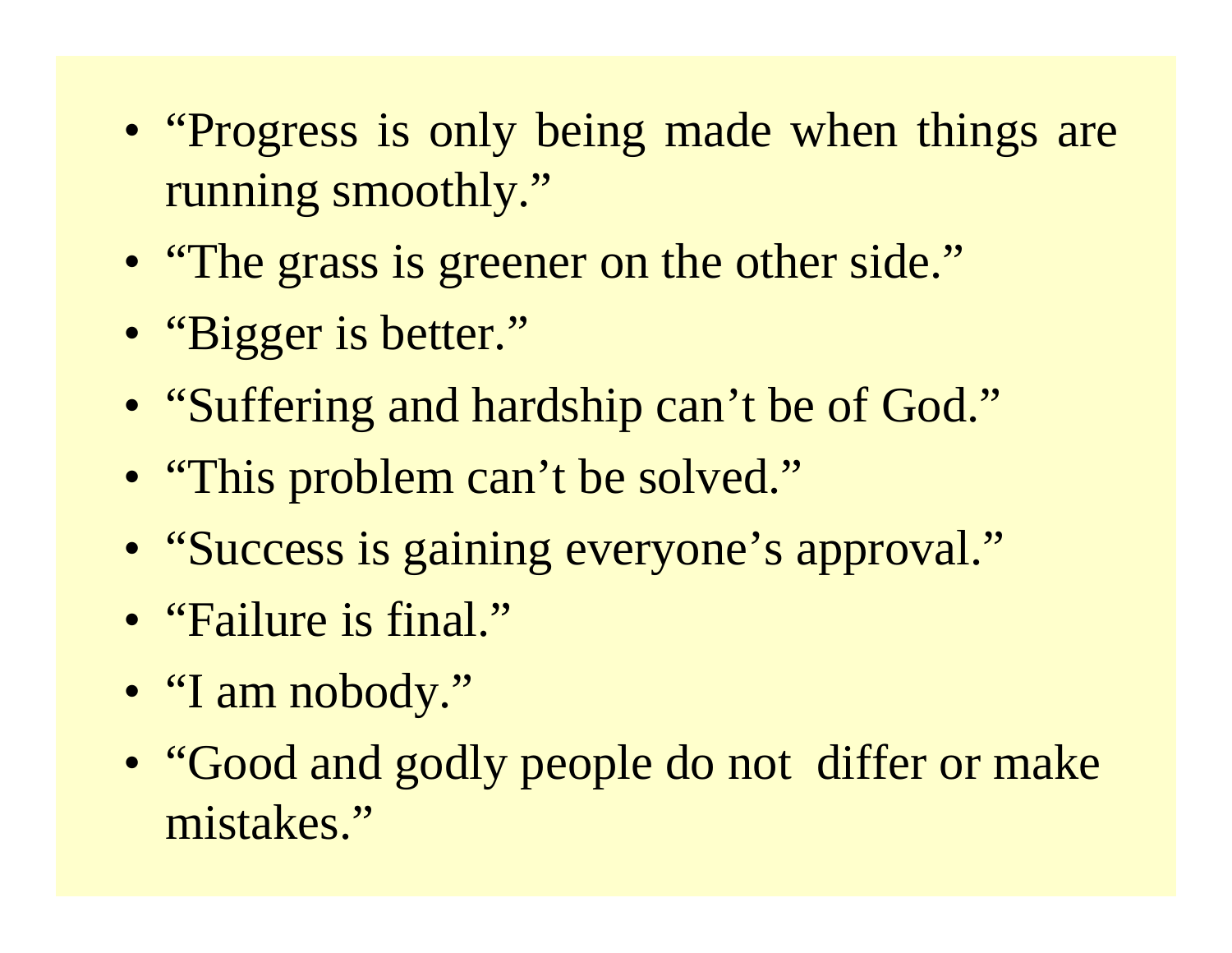### **The Pain of Tenacity**

The tendency, I believe, is to "move on" when pressure builds, we do not get our way, or recognition we receive isn't what we desire.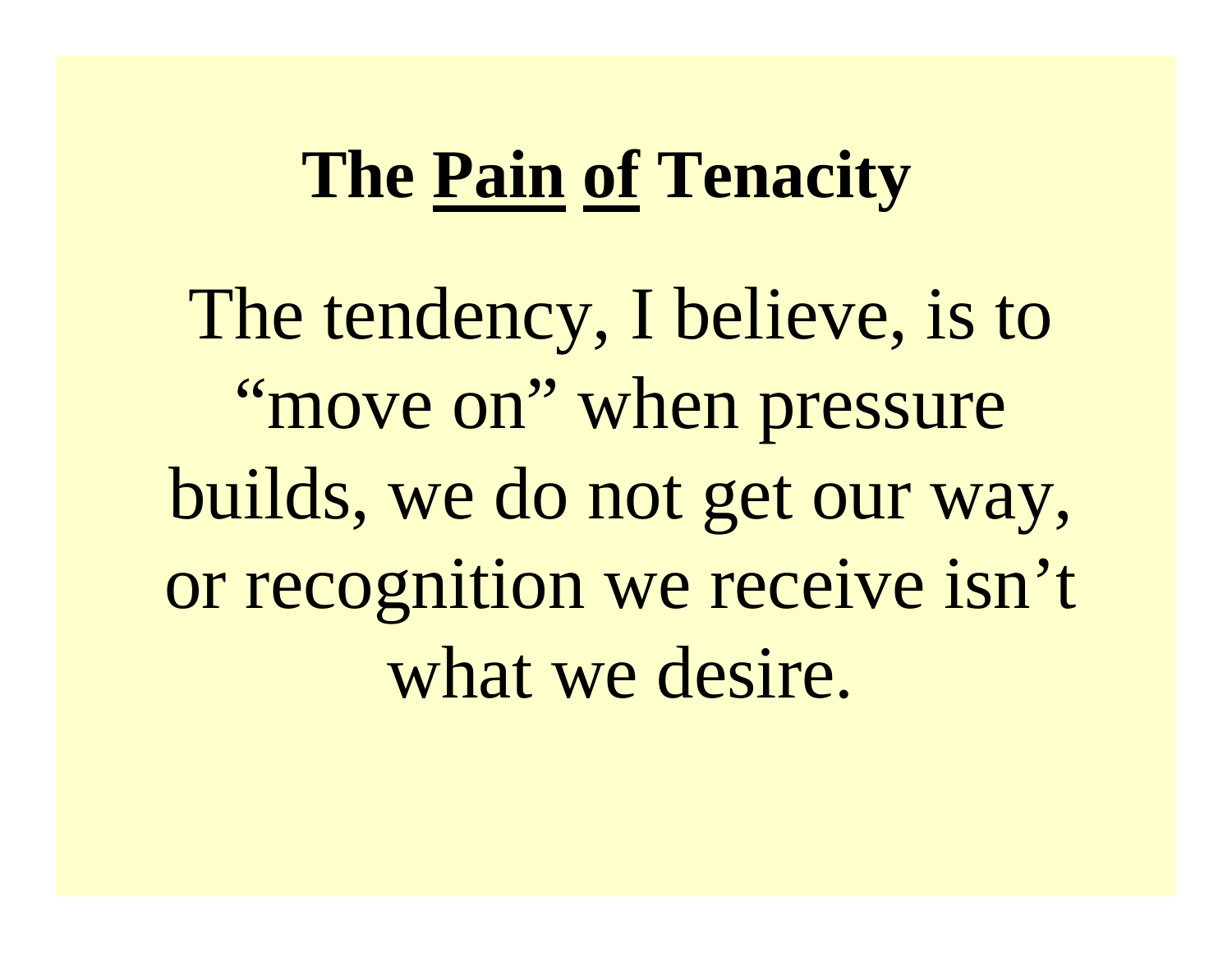In these "painful" experiences, we must convictionally believe that we remain where God has placed us until He releases us, because we serve Him in these painful times, not the people who sometimes inflict the pain.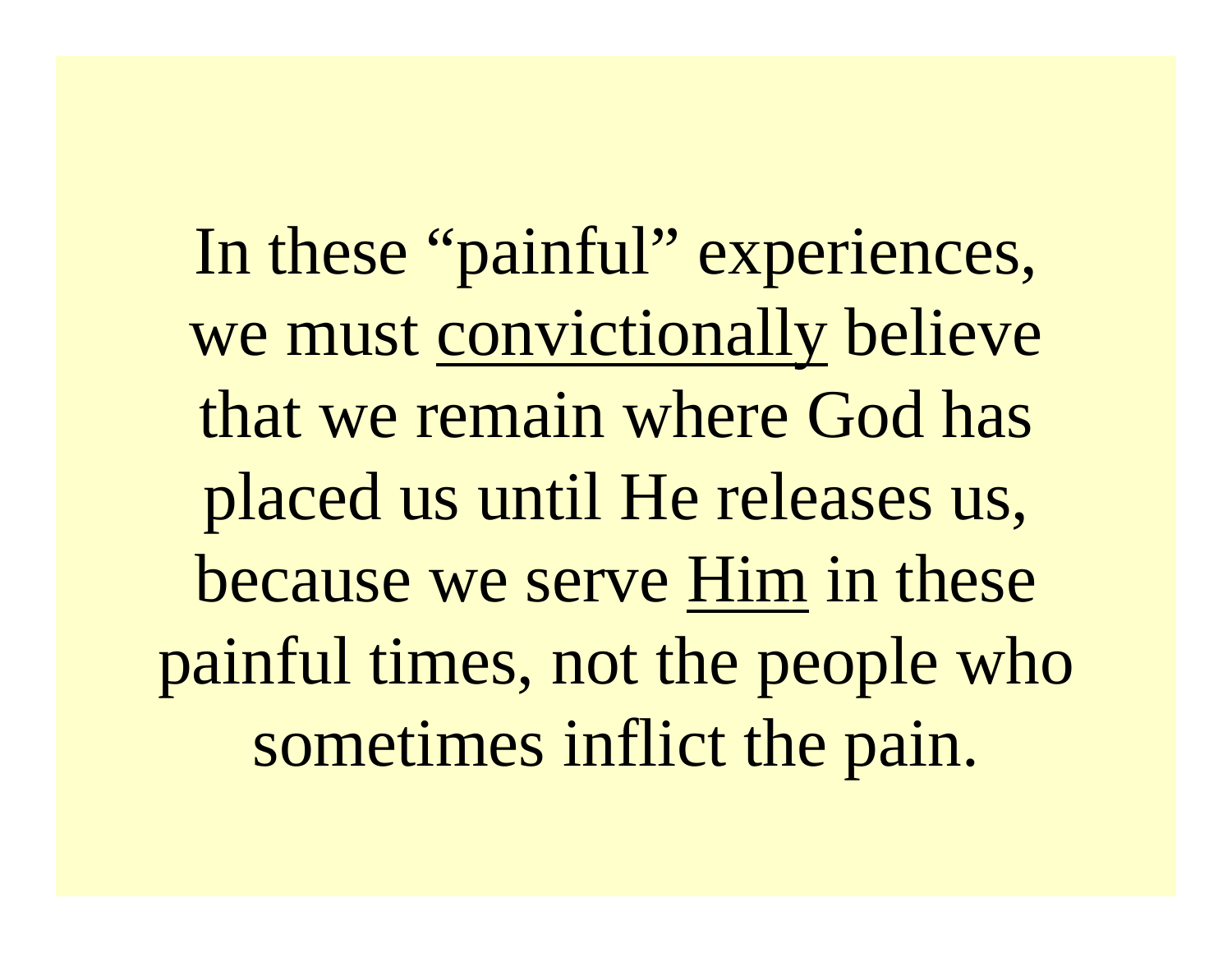## **The Gift of Tenacity**

• This gift of "sticktoitiveness" – endurance or perseverance – is not so much a gift we give to other people. By **no** means.

• The gift of tenacity is a grace gift from God to us . . .for the spiritual growth, Christian maturity and personal development we experience in the midst of "staying with it" until God releases us!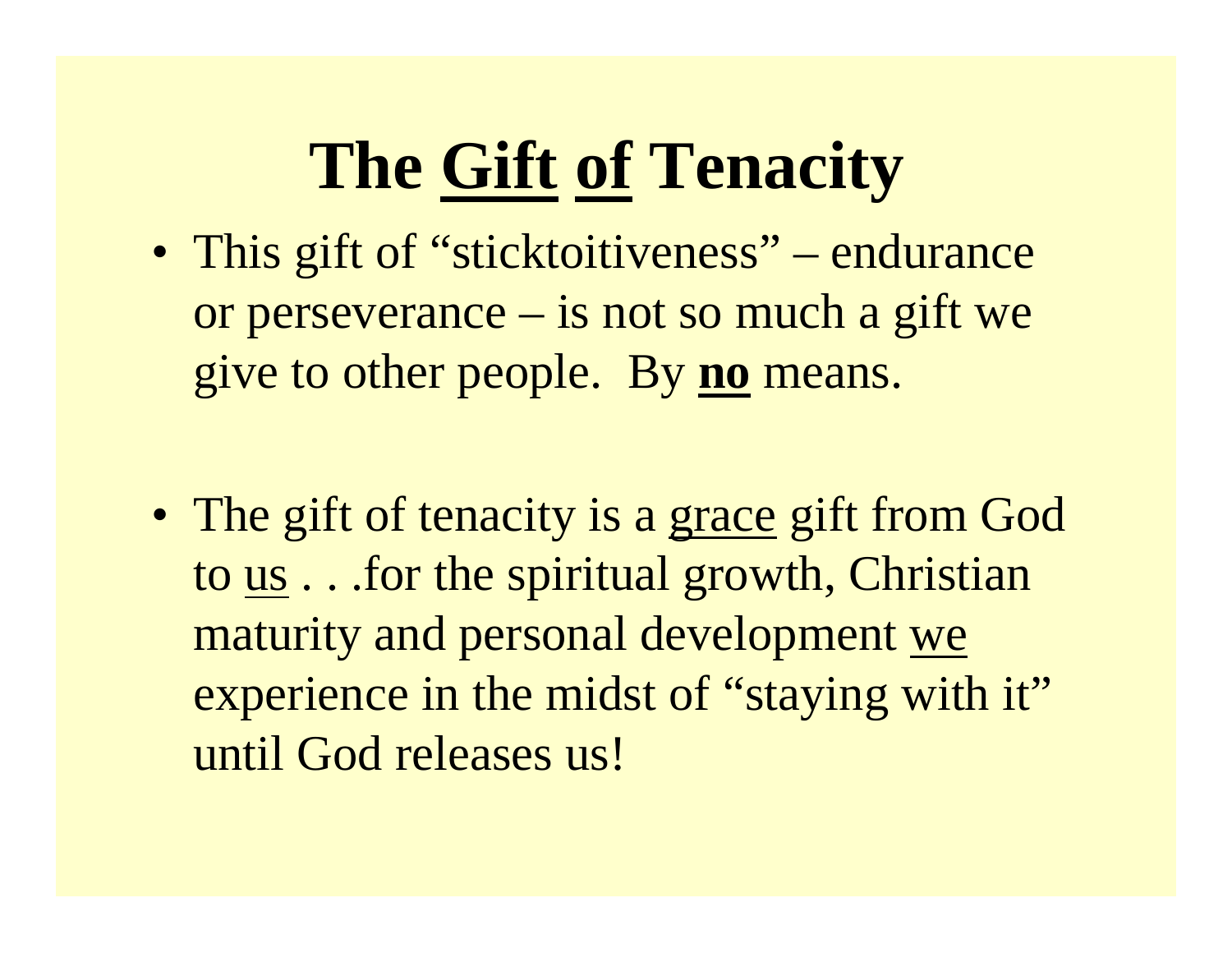"... if we are not content with what we have, we will never be content with what we want!"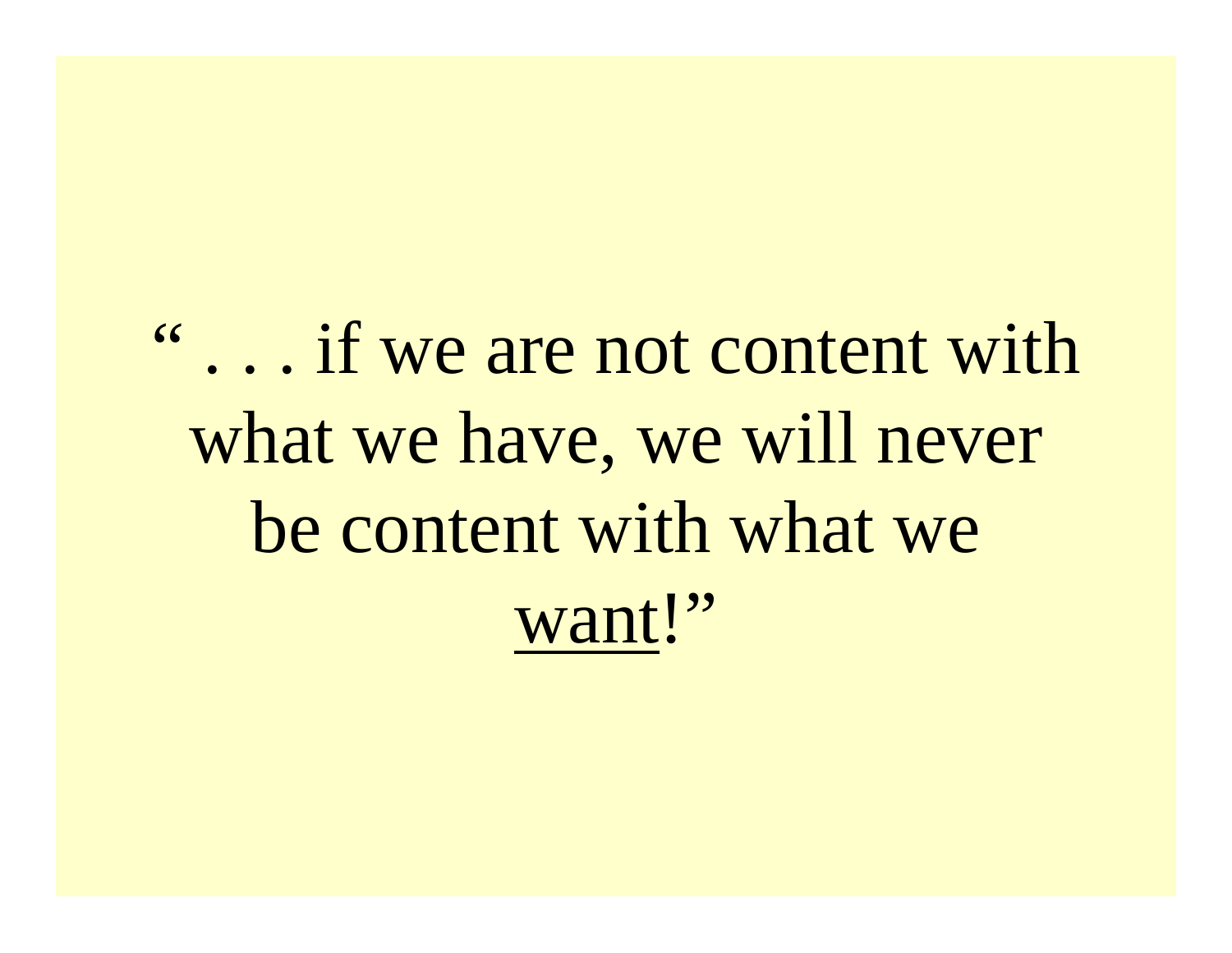God enables us to "stay the course" until He releases us . . .! And who benefits the most? Only God knows. But, for sure, we who "endure" by God's grace are blessed.